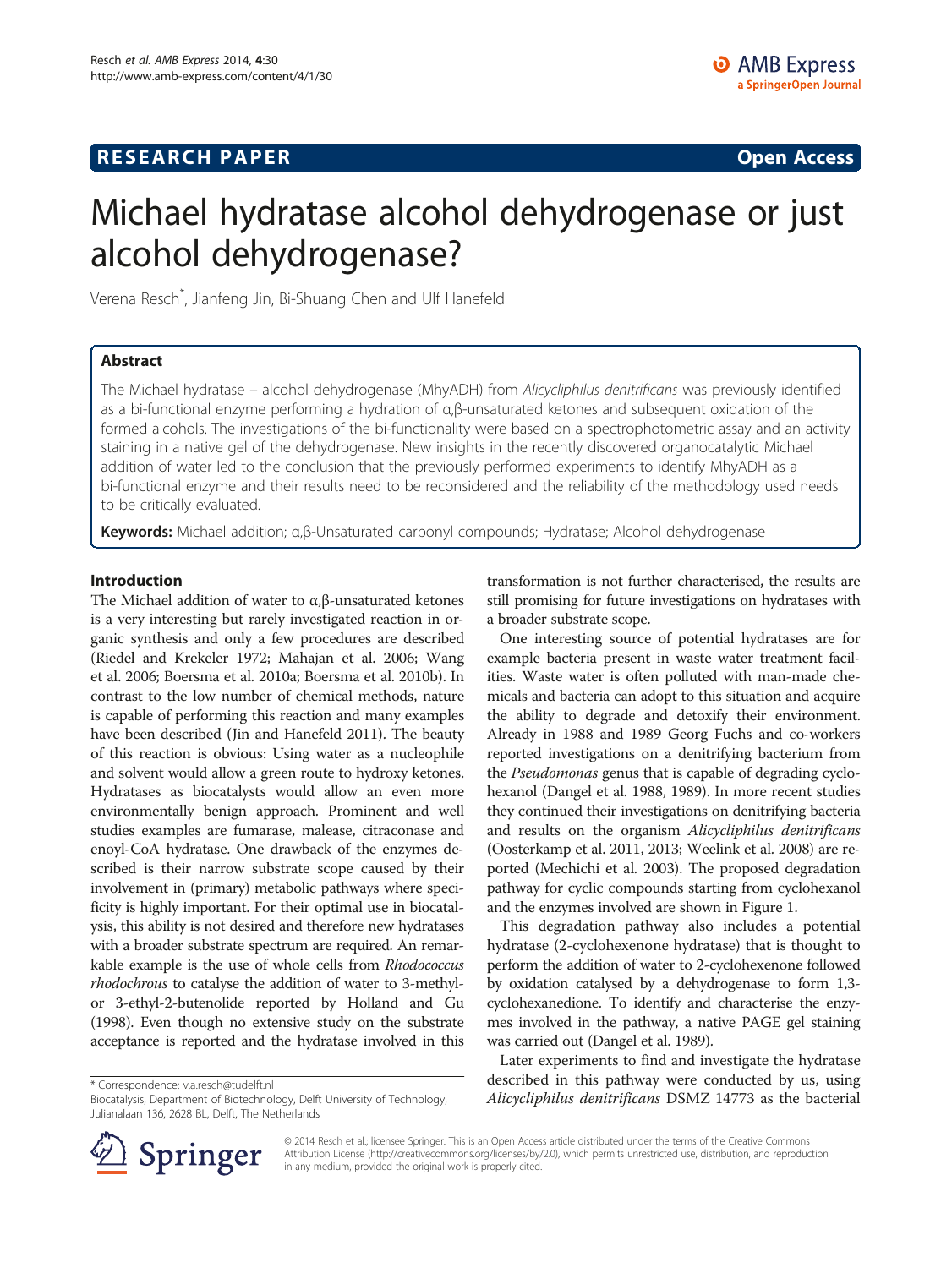<span id="page-1-0"></span>

source (Jin et al. [2010;](#page-6-0) Jin et al. [2011](#page-6-0)). The search for the hydratase was based on a spectrophotometric assay and the native PAGE gel staining method described by Dangel et al. in 1989. Results from these studies led to the conclusion that the hydratase is a bi-functional enzyme that also possesses the dehydrogenase activity if an electron acceptor is present. Therefore the identified enzyme was called Michael hydratase – alcohol dehydrogenase (MhyADH).

During the investigation on the Michael addition of water to 2-cyclohexenone a background reaction catalysed by proteinogenic amino acids was identified. This reaction was investigated further in recent studies (Resch et al. [2013\)](#page-6-0) that showed, that the reaction is in general base catalysed and that primary amines are good catalysts.

These new findings need to be incorporated into the search for MhyADH and their results indicate that the assumption that MhyADH is a bi-functional enzyme need to be reconsidered. Positive results gained from the spectrophotometric assay and the native PAGE staining might have led to false conclusions. Here we would like to report the new interpretation of the results and comment on the reliability of the assays used.

#### Materials and methods

#### Chemicals

Methylene blue, 2,6-dichlorophenol indophenol (DCPIP), and nitro blue tetrazolium chloride (NBT) were purchased from AcrosOrganics and 2-cyclohexenone and xanthine from Sigma Aldrich.  $KH_2PO_4$  and  $MgSO_4 \cdot 7H_2O$  were obtained from J. T. Baker.  $K_2HPO_4$ , NH<sub>4</sub>Cl, KNO<sub>3</sub> and  $CaCl<sub>2</sub> \cdot 2H<sub>2</sub>O$  were purchased from Merck. Peptone, meat extract and agar were bought from BD.

#### Microorganism and culture conditions

A. denitrificans DSMZ 14773 was purchased from the Deutsche Sammlung von Mikroorganismen und Zellkulturen (DSMZ, Germany). The reactivation medium contained: peptone (5.0 g/L), meat extract (3.0 g/L), agar (for solid medium, 15.0 g/L), distilled water (1000 mL). Preculture in reactivation medium was grown aerobically at 30°C with reciprocal shaking at 150 rpm.

Medium for anaerobic cultivation contained: Solution A:  $KH_2PO_4$  (0.816 g/500 mL),  $K_2HPO_4$  (5.920 g/500 mL), distilled water (500 mL). Solution B: NH4Cl (0.530 g/ 500 mL),  $MgSO_4 \cdot 7 H_2O$  (0.200 g/500 mL),  $KNO_3$ (2.000 g/500 mL), CaCl<sub>2</sub> • 2 H<sub>2</sub>O (0.025 g/500 mL), distilled water (500 mL). Solution A and B were autoclaved separately, mixed, and 10 mL of trace element solution SL-10 containing HCl (25%, 7.7 M, 10.00 mL), FeCl<sub>2</sub> • 4 H<sub>2</sub>O (1.5 g/L), ZnCl<sub>2</sub> (70 mg/L), MnCl<sub>2</sub> • 4 H<sub>2</sub>O  $(100 \text{ mg/L})$ , B $(OH)_{3}$  (6.00 mg/L), CoCl<sub>2</sub> • 6 H<sub>2</sub>O (190 mg/L),  $CuCl<sub>2</sub> • 2 H<sub>2</sub>O$  (2.00 mg/L), NiCl<sub>2</sub> • 6 H<sub>2</sub>O (24.00 mg/L),  $Na<sub>2</sub>MoO<sub>4</sub>$  • 2 H<sub>2</sub>O (36.00 mg/L), distilled water (990 mL), followed by the addition of 5 mL of vitamin solution containing vitamin  $B_{12}$  (50 mg/L), pantothenic acid (50 mg/L), riboflavin (50 mg/L), pyridoxamine-HCl (10 mg/L), biotin (20 mg/L), folic acid (20 mg/L), nicotine amide (25 mg/L), nicotinic acid (25 mg/L), α-lipolic acid  $(50 \text{ mg/L})$ , p-aminobenzoic acid  $(50 \text{ mg/L})$ , and thiamine-HCl  $\cdot$  2 H<sub>2</sub>O (50 mg/L). Both trace element solution and vitamin solution were added using a sterile syringe filter. Medium was excessively degassed with argon, inoculated with preculture, and cyclohexanol (100 μL/L) was added as the carbon source. The culture was shaken reciprocally in air-tight 2 L bottles for 4 days at 150 rpm at 30°C. Cells were harvested by centrifugation and purified as previously described (Jin et al. [2011](#page-6-0)). The cell-free extract of A. denitrificans was applied to a DEAE Sepharose column (28 mL) previously equilibrated with buffer A (20 mM Tris–HCl, pH 7.8). The elution was performed with buffer B (20 mM Tris–HCl, 1 M NaCl, pH 7.8) with a gradient from 0% to 50% at a flow rate of 1 mL/min.

TADH was produced according to previously described procedures (Höllrigl et al. [2008;](#page-5-0) Hollmann et al. [2005](#page-5-0)). E. coli BL21 (DE3) containing pASZ2 (pET 11a derivative containing the gene for TADH) was grown in Overnight Express TM Autoinduction System (Novagene) at 37°C for 24 h. Harvested cells were resuspended in buffer, broken using a French press and incubated at 80°C for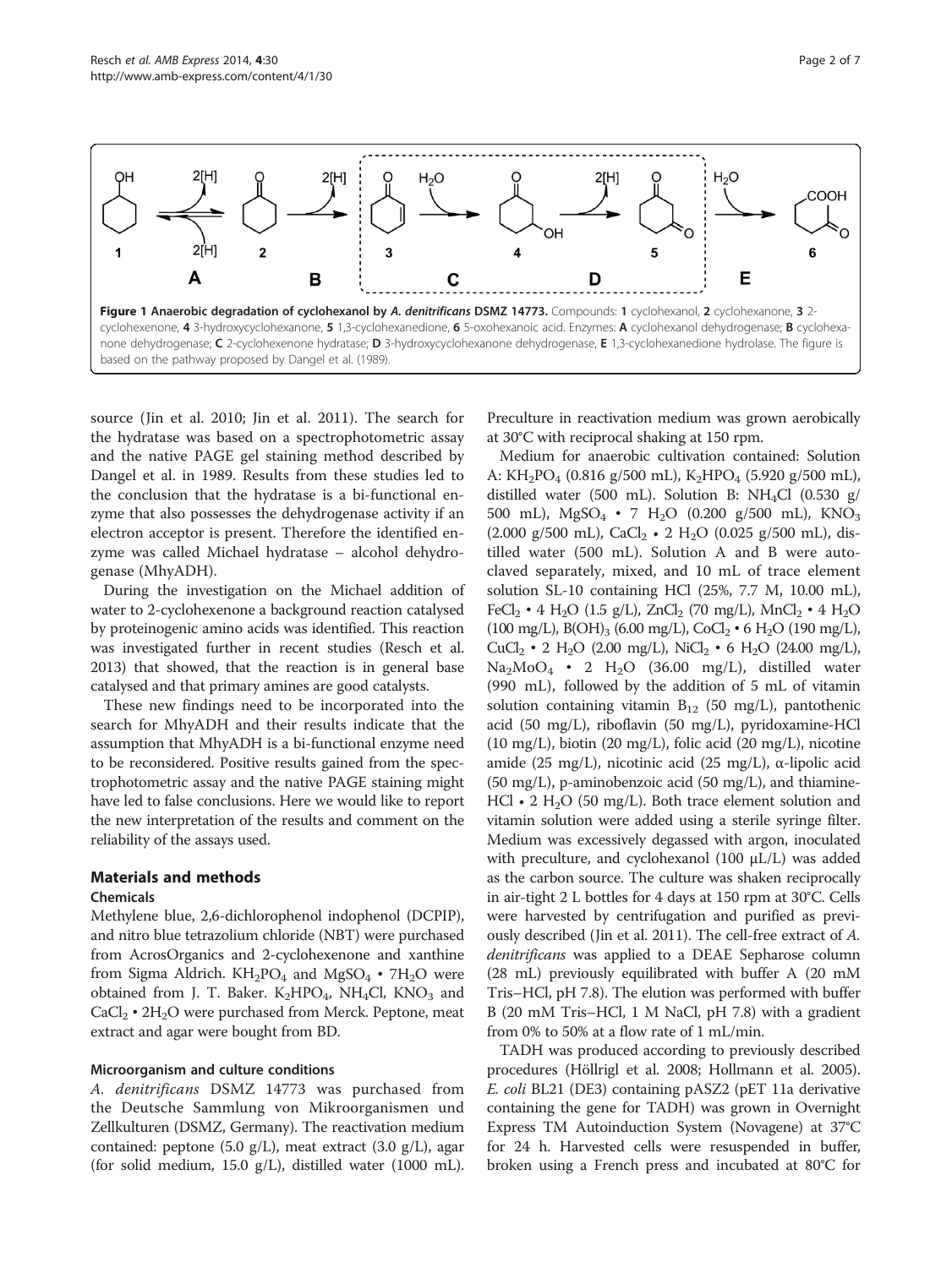20 minutes. After ultracentrifugation the supernatant was used directly without further purification.

### Native PAGE and activity staining of MhyADH and TADH

Native polyacrylamide gel electrophoresis (PAGE) was performed using 4–15% gradient gels (Phast Gel system form GE Healthcare Life Sciences). Partially purified enzyme preparations solution (concentration of stocks:  $MhyADH = 1.5$  mg/ml,  $TADH = 1.0$  mg/mL) were applied on gel, and gels were run on an PhastSystem separation and control unit from Pharmacia using the predefined program for native gels at 12°C. For size determination a standard protein calibration kit (GE Healthcare Life Sciences) containing albumin (66 kDa), lactate dehydrogenase (140 kDa), catalase (232 kDa), ferritin (440 kDa), and thyroglobulin (669 kDa) was used. Activity staining was performed with 30 mL of 100 mM Tris–HCl (pH 7.8) containing  $0.6$  mM NAD<sup>+</sup> (for TADH), 60  $\mu$ M methylene blue (for 3-hydroxycyclohexanone dehydrogenase), and 0.3 mM nitro blue tetrazolium chloride. The staining was initiated with the addition of 1 mM 2-cyclohexenone or 3 hydroxycyclohexanone and was carried out at room temperature. As soon as blue bands were visible, the staining solution was replaced by water and destaining was performed for 1 h. Standard proteins and partly purified enzyme preparations were stained with SimplyBlue™ Safe-Stain (Novex) and destained with distilled water.

#### Preparative activity tests

Reactions were carried out in 1.5 mL screw-capped glass vials to prevent evaporation of substrate/product. Shaking was performed in a heated table top shaker at 30°C. The reaction was buffered using 100 mM Tris–HCl buffer at pH 7.8 at a total volume of 1 mL containing 1.5 mg partially purified MhyADH. Substrate 2-cyclohexenone or xanthine (5 mg, 0.05 mmol, final concentration 50 mM) was added (when xanthine was used, DMSO was used to improve the solubility). For blank reactions the setup was the same without the addition of enzyme. Reactions were allowed to proceed at the given temperature for 3 h and 24 h. For work-up, the aqueous reaction mixtures were saturated with NaCl followed by extraction with ethyl acetate  $(2 \times 0.5 \text{ mL})$ . Combined organic layers were dried over  $Na<sub>2</sub>SO<sub>4</sub>$  and analysed on GC.

The same test was applied for the fractions collected from the purification to track back the hydratase activity. For this activity test blanks were prepared as follows: 0.5 mL of the collected fraction was denaturated by heat at 99°C for 30 min. These samples were cooled down and threatened in the same way as the non denaturated samples. Samples were directly mixed with substrate (2 cyclohexenone, 5 mg, 0.04 mmol) and shaken at 30°C for 3 h. The reactions were stopped by the addition of NaCl to ensure a saturated solution followed by the extraction

with EtOAc (2 times 0.5 mL). Combined organic phases were dried with Na<sub>2</sub>SO<sub>4</sub> and analysed on GC. Dodecane was used as an internal standard.

#### Synthesis of 3-hydroxycyclohexanone

Since substrate 2-cyclohexenone is commercially available, only 3-hydroxycyclohexanone needed to be synthesised following a previously described procedure (Karmee et al. [2011\)](#page-6-0). A solution of  $K_2Cr_2O_7$  (3.74 g, 12.0 mmol) in conc. H2SO4 (3 mL) and water (15 mL) was added dropwise to a stirred solution of cyclohexane-1,3-diol (4.34 g, 37.3 mmol) in Et<sub>2</sub>O (15 mL). After the addition, the reaction was allowed to proceed at room temperature for 3 h. Work-up was performed by extraction with  $Et<sub>2</sub>O$  (5  $\times$  30 mL). Combined organic layers were dried over  $Na<sub>2</sub>SO<sub>4</sub>$  and solvents were evaporated under reduced pressure. Purification was performed using silica gel column chromatography (eluent system: petroleum ether: ethyl acetate = 1:1). 3-Hydroxycyclohexanone was obtained as a yellowish oil (2.14 g, 18.75 mmol, 50% yield). NMR (CDCl<sub>3</sub>, 400 MHz):  $\delta$  $(ppm) = 1.64 - 1.80$  (2H, m); 1.96-2.11 (2H, m); 2.29  $(2H, t, J = 6.6 Hz)$ ; 2.39 (1H, dd,  $J = 7.5 Hz$ , 14.1 Hz), 2.46 (1H, s), 2.63 (1H, dd, J = 4.1 Hz, 14.1 Hz); 4.14-4.21 (1H, m). <sup>13</sup>C NMR (CDCl<sub>3</sub>, 100 MHz):  $\delta$  (ppm) = 20.5, 32.4, 40.7, 50.1, 69.3, 210.8. Obtained NMR results were in accordance with literature (Karmee et al. [2011\)](#page-6-0). GC–MS (EI, 70 eV):  $m/z = 114$  (M<sup>+</sup>, 24), 73 (13), 71 (33), 69 (13), 68 (45), 60 (46), 58 (30), 57 (19), 55 (66), 54 (15), 44 (99), 43 (100), 42 (94), 41 (48), 40 (13).

#### Analytical methods

The spectrometric activity assay for MhyADH and TADH was carried out at room temperature in a quartz cuvette. The reaction mixture (0.9 mL) contained 1 mM substrate (either 2-cyclohexenone or 3-hydroxycyclohexanone) and 60 μM dichlorophenol indophenol (DCPIP) as the electron acceptor. The reaction system was buffered using a 100 mM Tris–HCl buffer at pH 7.8. The reaction was initiated by addition of 0.1 mL of enzyme solution (concentration of stocks: MhyADH = 1.5 mg/ml,  $TADH = 1.0$  mg/mL). The spectrum of the reaction mixture were recorded on a Hewlett-Packard 8452A diode array spectrophotometer at an interval of 60 s and absorbance change at 578 nm (DCPIP,  $\varepsilon = 16.8$  cm<sup>-1</sup> mmol<sup>-1</sup>) was followed.

Conversion of 2-cyclohexenone to 3-hydroxycyclohexanone was determined by GC (column: CP-Wax 52 CB [Varian] 50  $m \times 0.53$  mm  $\times 2.0$  µm) using an internal standard (dodecane) and calibration lines for both substrate (2-cyclohexenone) and product (3-hydroxycyclohexanone) with the following specifications and temperature program: Start 80°C, hold for 5 min, with a rate of 50°C/ min to 140°C, hold for 3 min, with a rate of 50°C/min to 200°C, hold for 3 min, with a rate of 50°C/min to 250°C,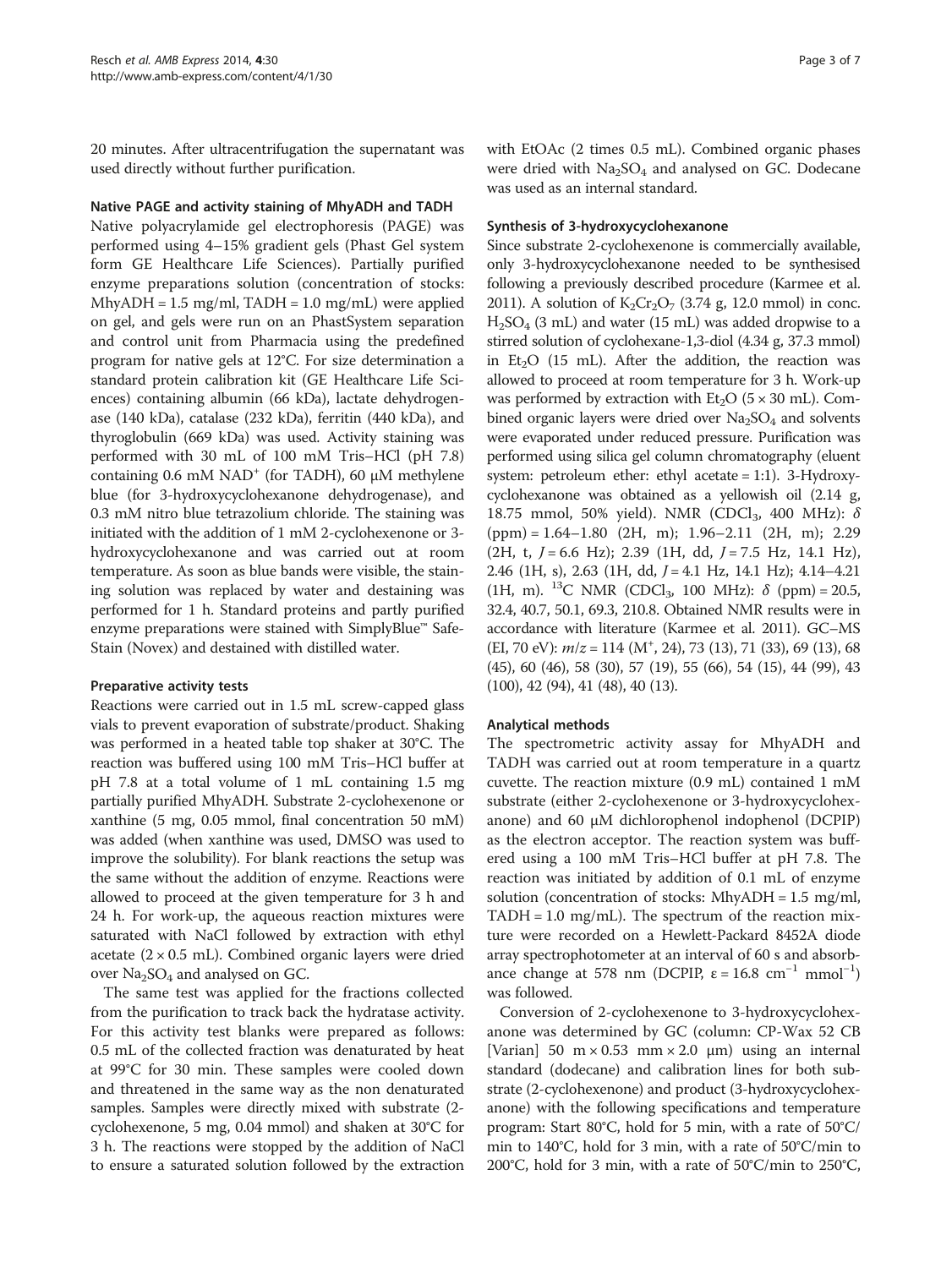hold for 1 min; injector temperature: 250°C, detector temperature: 270°C, total nitrogen flow: 20 mL/min; Retention times: 2-cyclohexenone: 7.22 min, 3-hydroxycyclohexanone: 12.90 min, dodecane: 3.89 min. GC–MS analysis was carried out using He as carrier gas and a Varian Factor-Four VF-1 ms column (25 m  $\times$  0.25 mm  $\times$  0.4 µm), with detection by electron impact (EI) ionisation at 70 eV and quadrupole mass selection. <sup>1</sup>

 ${}^{1}$ H- and  ${}^{13}$ C NMR spectra were recorded on a 400 MHz spectrometer  $(^{1}H: 400$  MHz,  $^{13}C: 100$  MHz) and chemical shifts  $(\delta)$  are given in ppm. Column chromatography was performed using silica gel 60 (particle size 0.063–0.2 mm). Ethyl acetate and petroleum ether used for column chromatography were distilled before use. For TLC silica gel Plates 60  $F_{254}$  were used.

### Results

## Staining of 3-hydroxycyclohexanone dehydrogenase activity in native gel

The results from previous experiments indicated that MhyADH is a bi-functional enzyme that possesses next to its hydratase activity also a dehydrogenase activity. This conclusion was based on the fact that the native gel staining gave positive results when either 2-cyclohexenone or 3-hydroxycyclohexanone were used in the experiment. Having gained more insight into the nonenzymatic water addition reaction, a more detailed study is necessary now. Since the hydration reaction of 2 cyclohexenone is a base-catalysed reaction and can take place spontaneously or catalysed by amino acids (Resch et al. [2013\)](#page-6-0) the staining experiment was repeated. Using an alcohol dehydrogenase (TADH, the thermostable alcohol dehydrogenase from Thermus sp. ATN1), which is known to convert cyclic substrates like 3-hydroxycyclohexanone, as a control. At the same time this enzyme is not described to have a hydratase activity and is therefore suited to probe the reliability of the assay. TADH has a homotetrameric structure with a molecular weight of around 149 kDa (Höllrigl et al. [2008](#page-5-0)) MhyADH was described as a heterotrimeric enzyme comprised of three subunits with an approximate molecular weight of 20, 30, and 90 kDa, respectively (Jin et al. [2011](#page-6-0)).

The native activity staining was started using 2 cyclohexenone or 3-hydroxycyclohexanone as substrates to stain the MhyADH and the TADH band. In the case of 3-hydroxycyclohexanone as a substrate both bands are expected to be stained. Indeed, this is the case. Starting from 2-cyclohexenone only the MhyADH band should be stained due to its bi-functionality. If, however, the recently revealed chemical base-catalysed reaction takes place, both bands should be stained. Contrary to our initial assumption, this is the case and both TADH and MhyADH are stained and a false positive result is observed. In all cases – no matter whether 2-cyclohexenone or 3-hydroxycyclohexanone were used as substrates, both the bands for MhyADH and TADH were stained, indicating that the chemical water addition background reaction is fast enough to provide sufficient amounts of 3-hydroxycyclohexanone to serve as a substrate for the conversion to 1,3-cyclohexanedione and which resulted in false positive results for hydratase activity (Figure 2).

### Spectrophotometric assay

The results gained from the native PAGE staining were also reproduced in the colourimetric assay that was previously employed to test the substrate acceptance of the proposed hydratase (Dangel et al. [1989](#page-5-0); Jin et al. [2010](#page-6-0); Jin et al. [2011](#page-6-0)). TADH was again used as a reference enzyme. The reaction was spectrometrically followed over time detecting the decrease of absorbance caused by a colour change from blue to colourless in the course of DCPIP reduction (See Figure [3\)](#page-4-0).

As shown in Table [1](#page-4-0) and in Additional file [1](#page-5-0) a significant decrease in absorbance is measured when MhyADH is incubated with either 2-cyclohexenone or 3-hydroxycyclohexanone (entry 6 and 7). However, also when TADH is incubated with 2-cyclohexenone, a fast decrease in the absorbance is detectable (entry 8). This experiment confirms the results of the gel staining, indicating that 3-hydroxycyclohexanone is formed spontaneously and is then further converted to 1,3-cyclohexanedione by the dehydrogenase activity. To ensure that there is no influence on the absorbance caused by the substrates



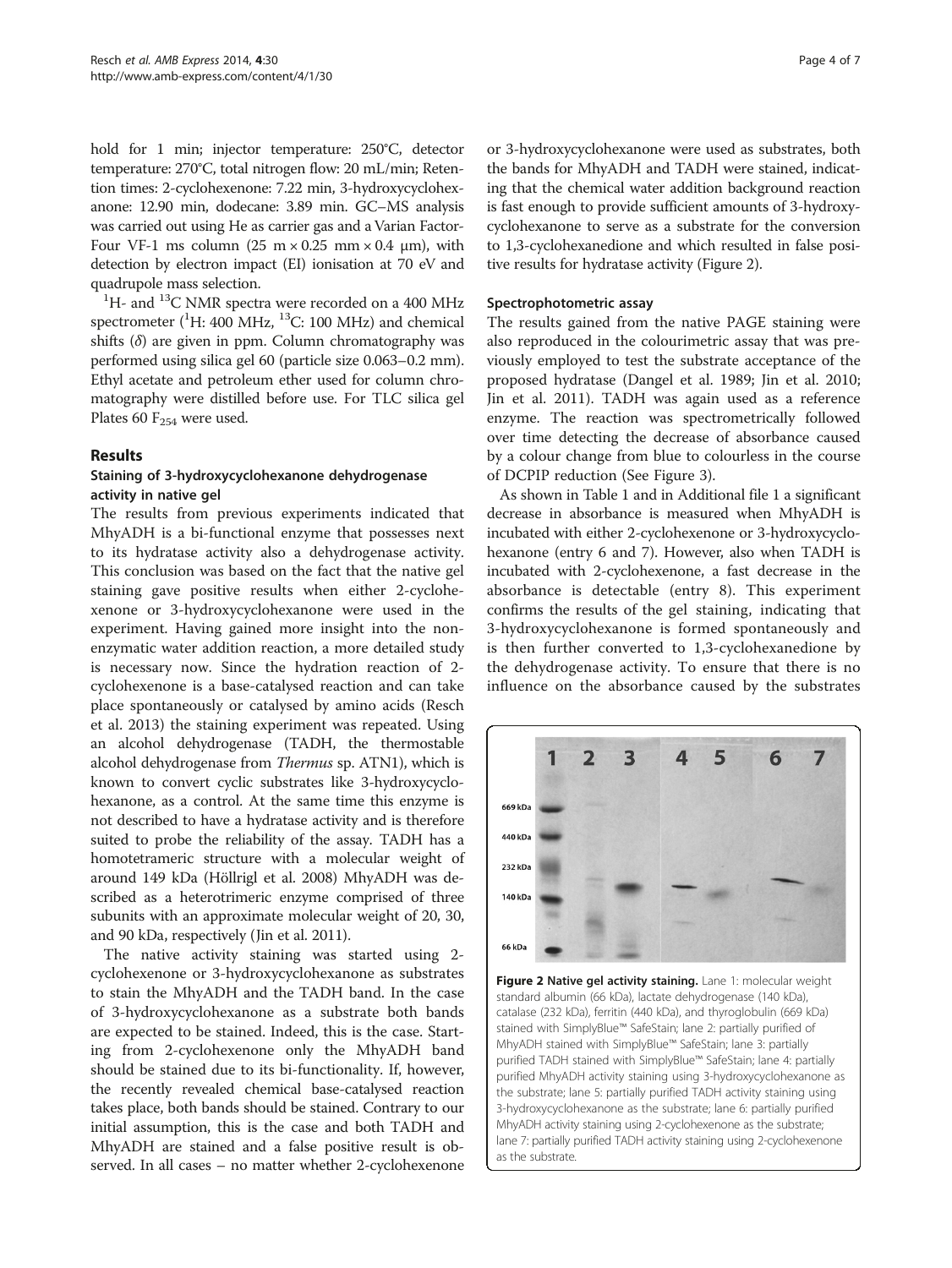<span id="page-4-0"></span>

or the enzyme preparations, control reactions of all possible combinations with DCPIP were performed and no decrease in absorbance was observed (entries 1–5).

#### Activity tests for hydratase activity

In addition to the native gel activity staining we also conducted preparative tests using partly purified enzyme solution and no addition of electron acceptors to stop the reaction at the Michael addition product. If hydratase activity is present, this should lead to the formation of 3-hydroxycyclohexanone and no oxidation to 1,3 cyclohexanedione should take place. The detailed characterisation of the water addition reaction catalysed by amino acids also showed that the reaction is subject to an equilibrium that lies on the 2-cyclohexenone side rather than on the 3-hydroxycyclohexanone side. This leads to a maximal possible conversion of around 25%. (Stiles and Longroy [1961](#page-6-0); Resch et al. [2013\)](#page-6-0). Taking this into account, utilising an authentic product references, and the proper analytical system to follow the conversion, tests with partly purified MhyADH solution were performed. These experiments revealed that no water

|  |  | Table 1 Results of the spectrophotometric assay |  |  |  |  |  |  |  |  |  |
|--|--|-------------------------------------------------|--|--|--|--|--|--|--|--|--|
|--|--|-------------------------------------------------|--|--|--|--|--|--|--|--|--|

| <b>Entry</b>   | <b>Experiment</b>    | ∆ Abs/min <sup>[a]</sup> |  |  |
|----------------|----------------------|--------------------------|--|--|
|                | $DCPIP + buffer$     | 0.0003                   |  |  |
| $\mathcal{P}$  | $DCPIP + 3$          | $-0.0008$                |  |  |
| $\mathcal{R}$  | $DCPIP + 4$          | $-0.0012$                |  |  |
| $\overline{4}$ | $DCPIP + TADH$       | $-0.0001$                |  |  |
| $\overline{5}$ | DCPIP + MhyADH       | $-0.0007$                |  |  |
| 6              | $DCPIP + 3 + MhyADH$ | $-0.0087$                |  |  |
| 7              | $DCPIP + 4 + MhyADH$ | $-0.0080$                |  |  |
| 8              | $DCPIP + 3 + TADH$   | $-0.0199$                |  |  |

[a] Decrease of absorbance is given as Δ absorbance unit per min. 3: 2 cyclohexenone, 4: 3-hydroxycyclohexanone. The graph to the data shown in the table can be found in the Additional file [1.](#page-5-0)

addition faster than the background caused by basic condition of the buffer took place, indicating that the hydratase activity is either not stable under these conditions and hence deactivated, or not present.

#### **Discussion**

The degradation pathway of cyclohexanol in A. denitrificans describes an array of enzymes capable of dealing with the detoxification of this substance. This pathway includes a hydratase and an alcohol dehydrogenase catalysing the addition of water and the subsequent oxidation of the formed alcohol by an alcohol dehydrogenase (Dangel et al. [1988](#page-5-0), [1989](#page-5-0)). Attempts to identify and make use of the hydratase described were done previously and the enzyme was identified with a bi-functional nature having both a hydratase and an alcohol dehydrogenase activity (Jin et al. [2010](#page-6-0), [2011\)](#page-6-0). The addition of water to  $α, β$ -unsaturated ketones is known as the Michael addition (Tokoroyama [2010](#page-6-0)), where water serves as the nucleophile and therefore as the Michael donor. Ongoing research on the Michael addition of water using 2-cyclohexenone showed that this reaction is in general base catalysed and that also simple amino acids serve as catalysts using 2-cyclohexenone and structurally related compounds as substrates (Resch et al. [2013](#page-6-0)). Based on this new insights, the results and the methodology used in previous studies to identify the hydratase from A. *denitrificans* as a bi-functional enzyme need to be reinterpreted.

With a more detailed understanding of the Michael addition of water to 2-cyclohexenone we also obtained more insight into the reliability of the activity assay used to find the hydratase. Knowing that the water addition can take place in a spontaneous manner, the significance of the spectrophotometric assay needs to be doubted. Several conclusions from the control experiments using TADH as a comparative enzyme – where no hydratase activity is described – can be drawn.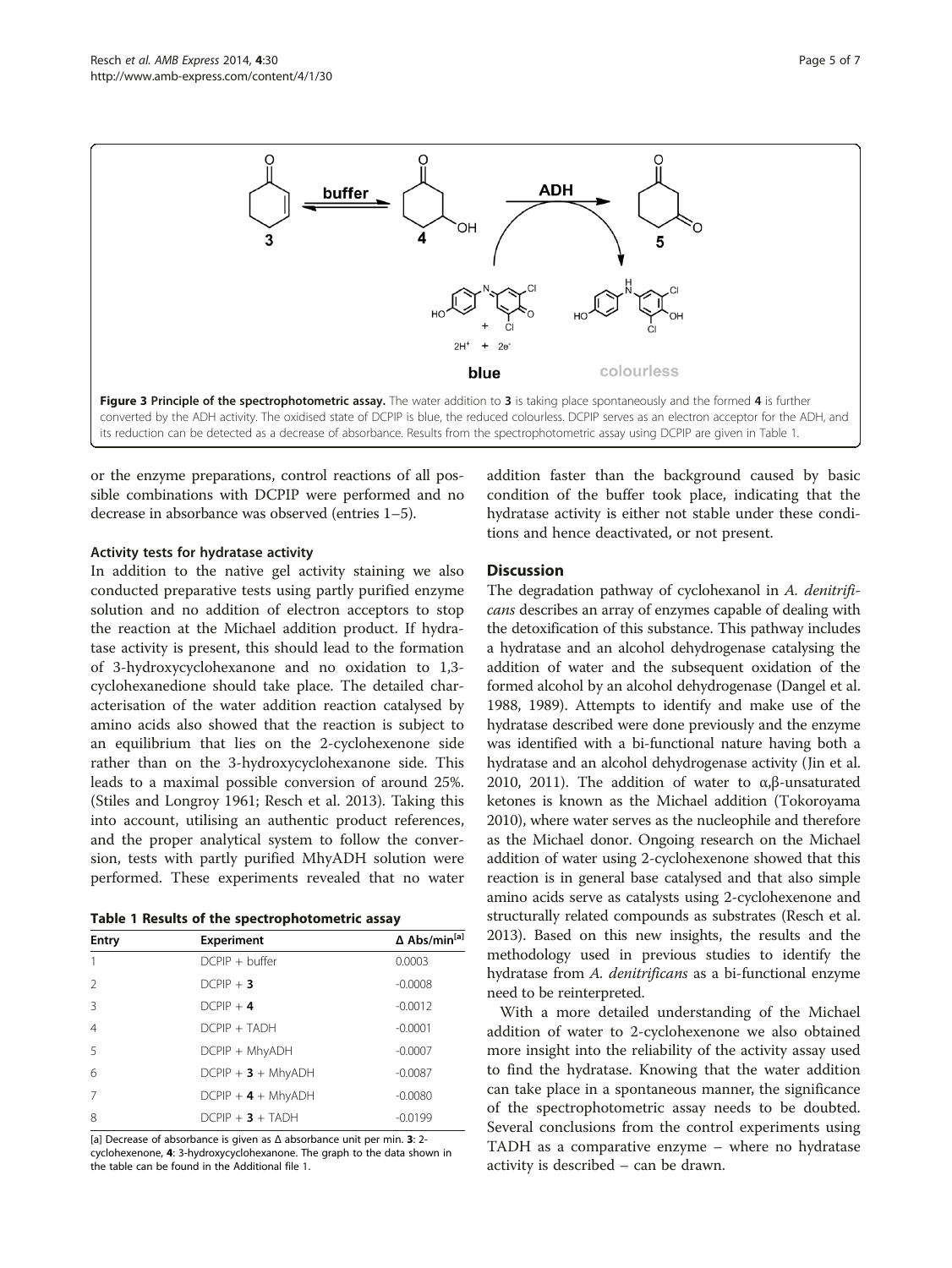<span id="page-5-0"></span>(a) MhyADH is not a bi-functional enzyme but a structurally demanding ADH; (b) MhyADH is a bi-functional enzyme but the hydratase activity is not stable when isolated; (c) Using the coupled assay with 2-cyclohexenone as a substrate does not give reliable hints for the presence of a hydratase; (d) Using native gel staining (based on the same principle) does not give reliable hints for the presence of a hydratase.

All these conclusions can now be applied to the proposed degradation pathway of cyclohexanol (Dangel et al. 1989) as well. It is not clear if a hydratase needs to be present for the water addition step. The water addition might also occur spontaneously and even though the dehydrogenase that catalyses the formation of 1,3-cyclohexanedione might be enantioselective, due to the equilibrium and the resulting dynamic kinetic resolution via the prochiral 2-cyclohexenone the preferred enantiomer of 3-hydroxycyclohexanone is always present.

The biochemical characterisation of MhyADH performed previously, revealed that the enzyme is a heterotrimere comprised of three subunits of different size and each one harbouring a different co-factor. The large subunit contains a molybdopterin, the medium subunit a FAD and the small subunit a [2Fe-2S] cluster (Jin and Hanefeld [2011](#page-6-0)). This particular enzyme architecture is also found in the molybdenum-containing hydroxylase family. Other members of this family are for example xanthine dehydrogenase (Dietzel et al. 2009; Hille 1996), quinoline 2-oxidoreductase (Bonin et al. 2004; Hille 1996), and nicotinic acid dehydrogenase (Schräder et al. [2002](#page-6-0); Hille 1996). Enzymes from the xanthine oxidase family are capable of introducing a hydroxyl group to the substrate where water is used as a source of the oxygen atom (Howes et al. [1996](#page-6-0); Leimkühler et al. [2004;](#page-6-0) Okamoto et al. [2004;](#page-6-0) Bonam and Ludden 1987). All these enzymes share a common structural feature; they are composed of three subunits of different size whereby each subunit holds a different cofactor. In order to learn more about the function of MhyADH and due to its close relation to xanthine dehydrogenase, MhyADH was also tested for its ability to convert xanthine. In these tests no activity towards this substrate was found. Looking on the structural complexity of MhyADH, the question on the function of the different subunits arises. Xanthin dehydrogenase, quinoline 2-oxidoreductase or nicotinic acid dehydrogenase all belong to the family of molybdenum-containing oxidoreductases and the reaction these enzymes are catalysing are – compared to their complex quaternary structure – all quite simple. The ADH involved in the degradation of cyclohexanol by A. *denitrificans* can therefore be assigned to the group of molybdenum-containing oxidoreductases being able to catalyse the oxidation of cyclic alcohols and therefore displaying a completely different substrate pattern than for example xanthine dehydrogenase.

The additional experiments performed show the importance of detailed knowledge of a reaction system. The Michael addition of water is a rarely investigated reaction and detailed characterization is hardly found in literature. To ensure its presents, additional investigations on the possible hydratase in A. denitrificans are necessary including variation of the growth conditions and a screening methodology different from the coupled spectrophotometric assay needs to be employed to minimize the risk of producing false positive results.

### Additional file

[Additional file 1:](http://www.biomedcentral.com/content/supplementary/13568_2014_30_MOESM1_ESM.docx) A: Principle of the colorimetric assay. The water addition is taking place spontaneously and the formed 2-cyclohexenone is further converted by the ADH activity. The oxidised state of DCPIP is blue, the reduced colourless. DCPIP serves as a redox donor for the ADH. In parallel DCPIP is reduced which can be detected as a decrease of absorption. B: Results from the colorimetric assay using DCPIP. All control reactions are represented as empty marks. Reactions containing either TADH or MhyADH are represented as filled marks. 1: 2-cyclohexenone, 2: 3-hydroxycyclohexanone.

#### Competing interests

The authors declare that they have no competing interests.

#### Acknowledgements

Financial support is provided by the Austrian Science Fund (FWF) for V. Resch in terms of an "Erwin-Schroedinger" Fellowship (J3292). A senior research fellowship of China Scholarship Council-Delft University of Technology Joint Program to B.-S. Chen is gratefully acknowledged. Furthermore S. Gargiulo and F. Hollmann are cordially thanked for providing enzyme preparations of TADH.

#### Received: 19 November 2013 Accepted: 8 January 2014

#### References

- Boersma AJ, Coquière D, Geerdink D, Rosati F, Feringa BL, Roelfes G (2010a) Catalytic enantioselective syn hydration of enones in water using a DNA-based catalyst. Nat Chem 2:991–995
- Boersma AJ, Megens RP, Feringa BL, Roelfes G (2010b) DNA-based asymmetric catalysis. Chem Soc Rev 39:2083–2092
- Bonam D, Ludden PW (1987) Purification and characterization of carbon monoxide dehydrogenase, a nickel, zinc, iron-sulfur protein, from Rhodospirillum rubrum. J Biol Chem 262:2980–2987
- Bonin I, Martins BM, Purvanov V, Fetzner S, Huber R, Dobbek H (2004) Active site geometry and substrate recognition of the molybdenum hydroxylase Quinoline 2-Oxidoreductase. Structure 12:1425–1435
- Dangel W, Tschech A, Fuchs G (1988) Anaerobic metabolism of cyclohexanol by denitrifying bacteria. Arch Microbiol 150:358–362
- Dangel W, Tschech A, Fuchs G (1989) Enzyme reactions involved in anaerobic cyclohexanol metabolism by a denitrifying Pseudomonas species. Arch Microbiol 152:273–279
- Dietzel U, Kuper J, Doebbler JA, Schulte A, Truglio JJ, Leimkühler S, Kisker C (2009) Mechanism of substrate and inhibitor binding of rhodobacter capsulatus xanthine dehydrogenase. J Biol Chem 284:8768–8776
- Hille R (1996) The mononuclear molybdenum enzymes. Chem Rev 96:2757–2816
- Holland H, Gu J-X (1998) Preparation of (R)-3-hydroxy-3-alkylbutanolides by biocatalytic hydration of 3-alkyl-2-butenolides using Rhodococcus rhodochrous. Biotechnol Lett 20:1125–1126
- Hollmann F, Kleeb A, Otto K, Schmid A (2005) Coupled chemoenzymatic transfer hydrogenation catalysis for enantioselective reduction and oxidation reactions. Tetrahedron: Asymmetry 16:3512–3519
- Höllrigl V, Hollmann F, Kleeb A, Buehler K, Schmid A (2008) TADH, the thermostable alcohol dehydrogenase from Thermus sp. ATN1: a versatile new biocatalyst for organic synthesis. Appl Microbiol Biotechnol 81:263–273